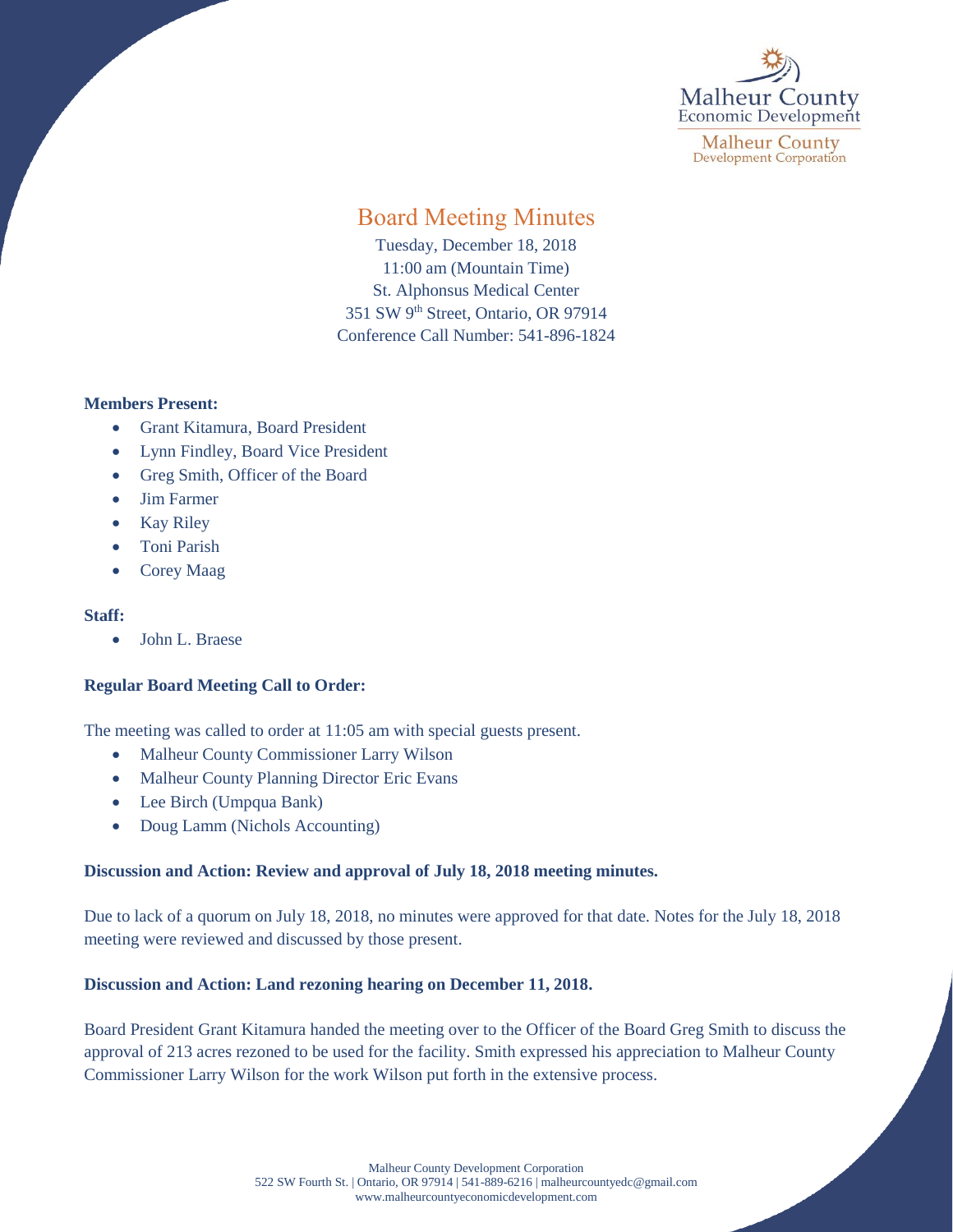Board Vice President Lynn Findley briefed the board regarding his discussion with Department of Land Conservation and Development Director Jim Rue. Findley stated Rue is behind the project and supportive of the work completed regarding the rezoning.

Smith stated with the total of three parcels now available for the facility, the question will be if available funds are available to purchase the entire three parcels. The board will monitor the situation.

## **Discussion: Review of time line on Oregon Department of Transportation decision.**

Findley shared he had spoken with Oregon Department of Transportation's Director Matthew Garrett earlier in the day. During the discussion, Findley said he stressed the need to Garrett to have "dirt turned this spring."

Smith briefed the board the report from the third-party reviewer (Tioga) had been completed and Oregon Department of Transportation would review the project plans in February with an expected decision by the transportation board in March.

There occurred much discussion by the board on the length of time taken by the state agency to issue a decision.

Smith updated the board on work occurring while waiting for final approval from the Oregon Department of Transportation. He also anticipates the first phases of construction to begin in April.

Smith announced he was requesting the Oregon Department of Transportation to release an additional \$400,000 in allocated money and modify the existing contract to pay for planning work.

Motion made by board member Jim Farmer, seconded by board member Corey Maag for Smith to request the Oregon Department of Transportation to modify contract and release five percent of funds for planning purposes. Motion passed with no dissent.

#### **Discussion: BUILD (TIGER) grant**

Smith briefed the board on process to obtain additional funding for facility with use of federal grants known as BUILD grants. Smith provided approximate time line for obtaining funding and work to be accomplished prior to July deadline.

#### **Discussion: Financial Update**

Kitamura announced a financial update to be presented by Doug Lamm, Nichols Accounting. Lamm provided the board a one-page balance sheet on available cash and receivables from the Oregon Department of Transportation. Lamm also supplied a two-page document showing payables and a payment list.

Lamm cautioned the board the current line of credit would not be adequate once the process of purchasing land starts. A discussion centered around a \$1 million line of credit.